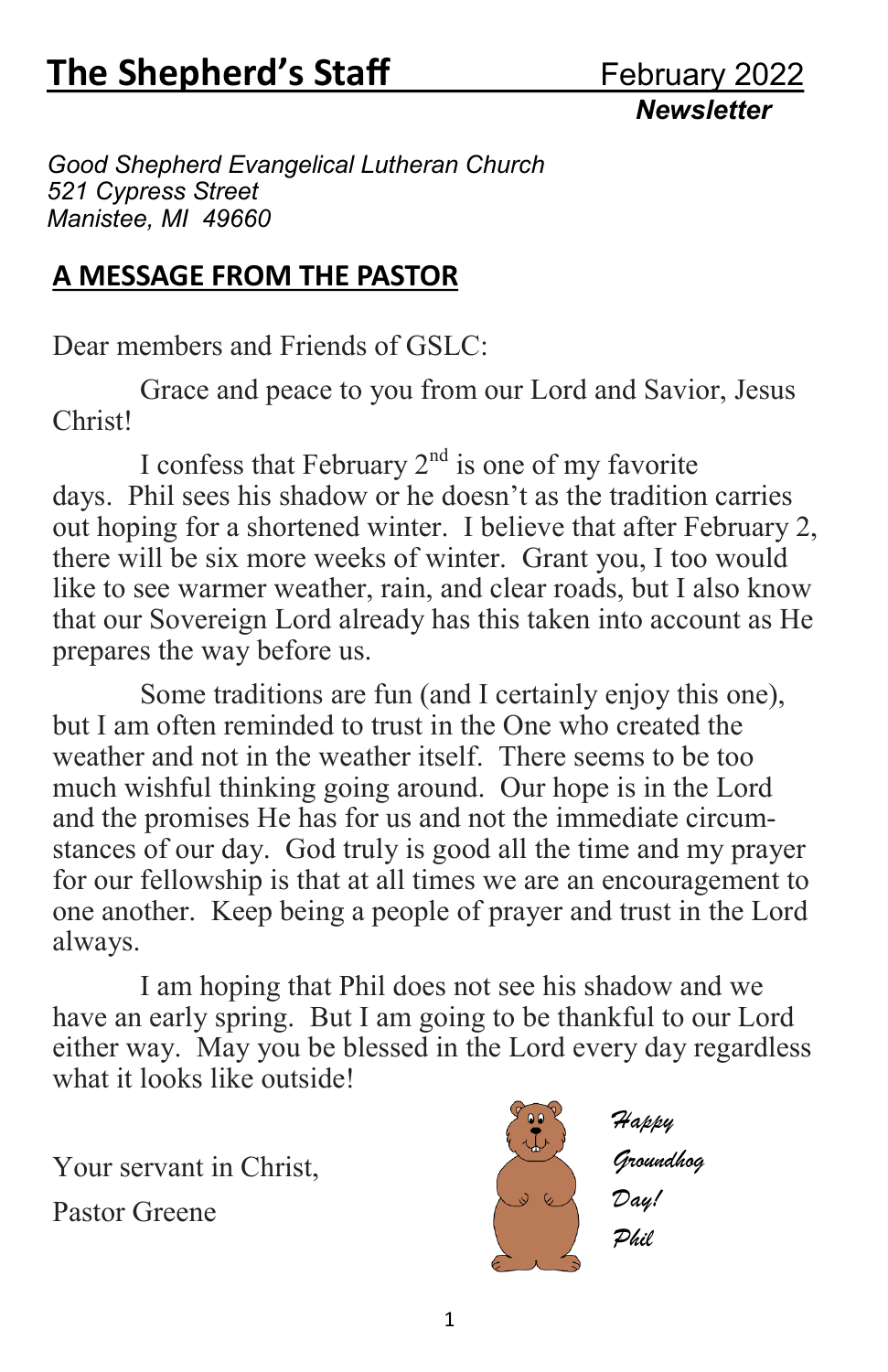### **AROUND THE PARISH**



**OFFICE HOURS:** The Parish office is open from **9 AM - 3 PM, Monday through Thursday.** The office is **closed on Friday.** In the event that Manistee public schools close for inclement weather, the Good Shepherd office will close as well.

**IN-PERSON SERVICES:** Good Shepherd invites you to join us for in-person services at **5:30 PM on Saturdays and 10:30 AM on Sunday mornings.** Masks are optional.

**ONLINE SERVICE:** Good Shepherd's weekly recorded service & the current Sunday bulletin and can be found on the homepage of our website, [https://www.gslcman.org/.](https://www.gslcman.org/) Archived recordings of services are also available when you click on "Video & Bulletin" at the top of the homepage.

**OFFERINGS:** Electronic giving is available on the Good Shepherd website, https://www.gslcman.org/. Click on "Support God's Work at Good Shepherd" and follow the instructions. You are also welcome to mail your offerings to Good Shepherd Lutheran Church, 521 Cypress Street, Manistee, MI 49660.

**SIGNING IN**: Sign up sheets have been placed at the podiums at the entrance of the Church for those attending services. These sheets will take the place of attendance cards.

**HOME VISITS:** If you would like a visit from Pastor Greene and/or have communion brought to you at home, feel free to call the office.

**COMMUNION:** Communion by intinction and sealed communion cups are available at both services.

**TEAM JESUS:** Loose change offerings are being collected during worship services for the North American Lutheran Seminary (NALS) until May.

**YOUTH GROUP**: Meets on the **first Sunday of each month at 6 PM.** Next meeting: **February 6.**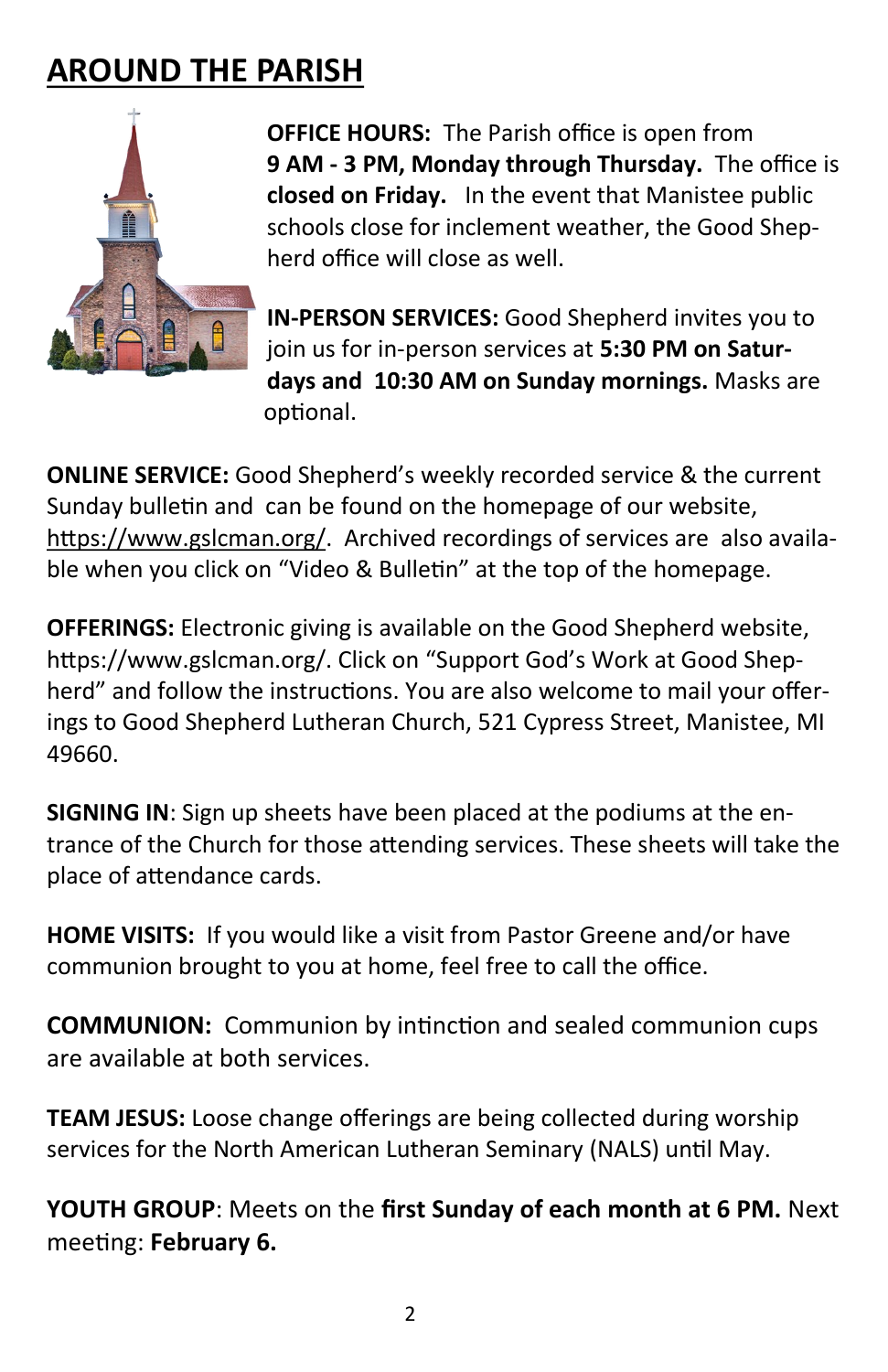**BIBLE STUDY**: Usually on **Wednesdays at 10:30 AM** and **Sundays at 9 AM.** However, there will be no Bible study on:

> **Wednesday, February 2 Wednesday, February 9 Sunday, February 13 Wednesday, February 16**

**PRAISE BAND:** Rehearses on **Thursdays at 7 PM.**

**PROPERTY COMMITTEE:** Meets on **Tuesday, February 8 at 3 PM.**

**SPRINGHILL WINTER YOUTH RETREAT:** February 11 - 13, 2022 in Evart, Michigan, for youth grades 7th through 12th. Contact Lea Illig at 231- 510-5321 for more information and/or to let us know if you are interested in going.

**QUILTERS:** Meet on Friday, **February 11 and Friday February 18 at 10 AM.** If the public schools are closed due to the weather, the Quilters won't meet.

**DARTBALL:** At Manistee Trinity on **February 17** at **7 PM.**

**ALTAR GUILD:** Meets on **Monday, February 21 at 1 PM.**

**FINANCE COMMITTEE MEETING: Monday, February 21 at 6:30 PM.**

**COUNCIL MEETING: Tuesday, February 22 at 6:30 PM.** 

**PALM CROSSES:** If you have your palm cross from last year, please bring it to Church and put it in the collection plate before **February 28**. The crosses will be burned and the ashes will be used on Ash Wednesday.

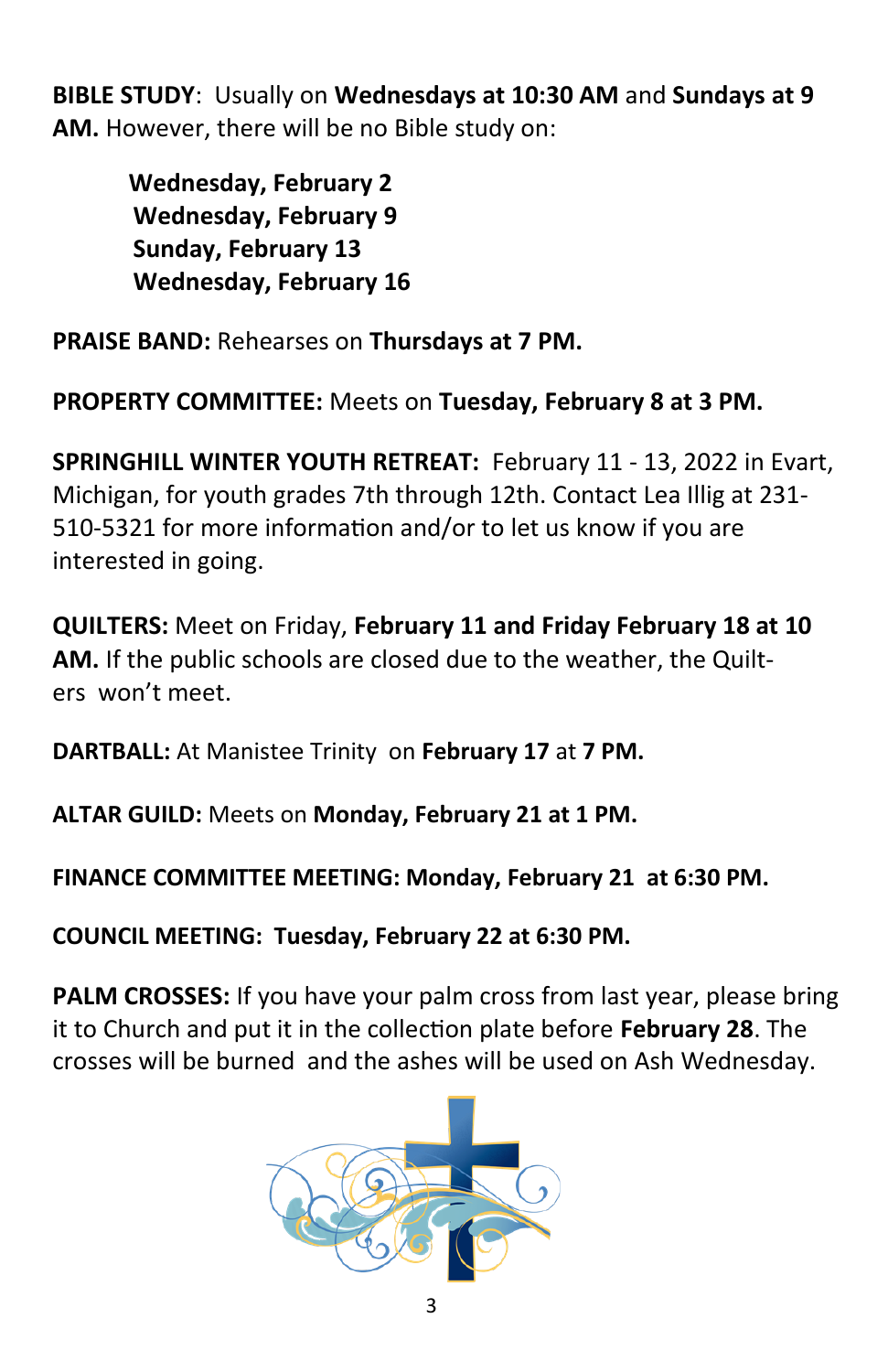### **THE CHURCH TRIUMPHANT**

### Rest in Peace

*"We have once again been reminded that we have not here an abiding city. "*

#### **Carl Meduna**

Husband of Donna, passed away on January 6, 2022. A funeral service took place on February 11 at Oak Grove Funeral Home. Memorials in Carl's name can be made to Homeward Bound or Good Shepherd.

#### **Donald Jankwietz**

Passed away on January 6, 2022. A small service is planned for the immediate family.

#### **Barbara Wehrmeister**

Passed away on January 14, 2022. A funeral service was held at Good Shepherd on January 24. A memorial has been established in Barbara's name for Homeward Bound.

"*May God grant peace to their memory, comfort to their families, and grace to us all as we seek to live our lives to God's glory."*

### **PARISH PRAYER CONCERNS**

**Manistee County Medical Care** 1505 Parkdale Avenue Leona Amerell

**Green Acres Retirement Community** 1835 12th Street Audrey Ann Amburgey, Al Kukla

**The Solberg Family Home** 2028 Kemmer Road Martha Brown

#### **Prayers for those in the military**

all those who are serving or have serv<mark>q</mark>d. Alana Bergstrom, James Dutkavich, Thomas Dutkavich III, Spencer Linke and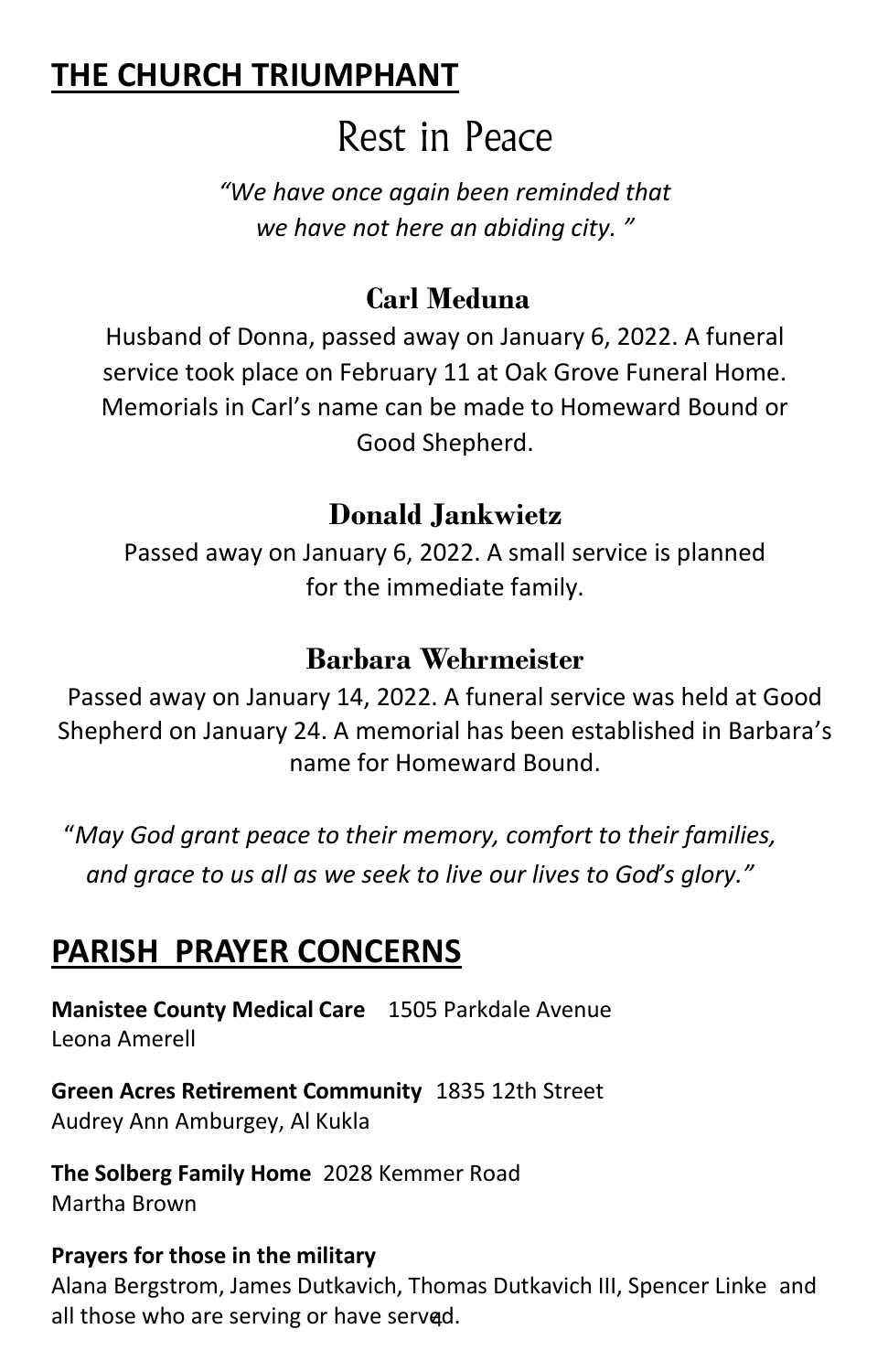### **Prayers for Parish members, family, & friends**

AlIan & Louise Austin Jack Bauman Kelly Bjorkquist Keith Brown Aiden Chambers Cora Brinkley Cook Diana Dutkavich Tom Dutkavich Tom Dutkavich, Jr. Marc Edmondson AJ Epperson Pat Garber Terry Guthridge Marion Hilliard Lea Illig Jackie John Rick Kaminski Mike Kelley Carol Krull Mike & Michelle Lange Jon Madsen Mark Masters Debra McCann-Thomas Pat McGinnis

Anthony Metiva Michael Pat Murdock Nicole Norm Olson Terry & Rose Pierson Jane Reeves Susie Schoenberg Benjamin Schultz Judie Shively Dale & Laura Shoemaker Karen Skiera Randy Skiera Bill Smith Dale Sparks Laura Stefanski Mark Steigenga Robert (RT) Williams Dolores Widgren The family of Tarry Bouma The family of Donald Jankwietz The family of Betty Lytle The family of Carl Meduna The family of Robert Schultz The family of Carolyn Van Aelst The family of Barb Wehrmeister

#### **A NOTE ABOUT THE PRAYER LIST**

You may remember reading in October of last year that an effort was going to be made to give the prayer list a makeover. As a Church family, we must always pray for one another. We want to keep our prayer list current for those who continually need our prayers and for those whose need may be short term. With a committee now in place for this purpose, the effort for the makeover is underway. If you would like to be added or removed from the list, or, if someone you placed on the list can be removed, please give the office a call at 231-723-7161.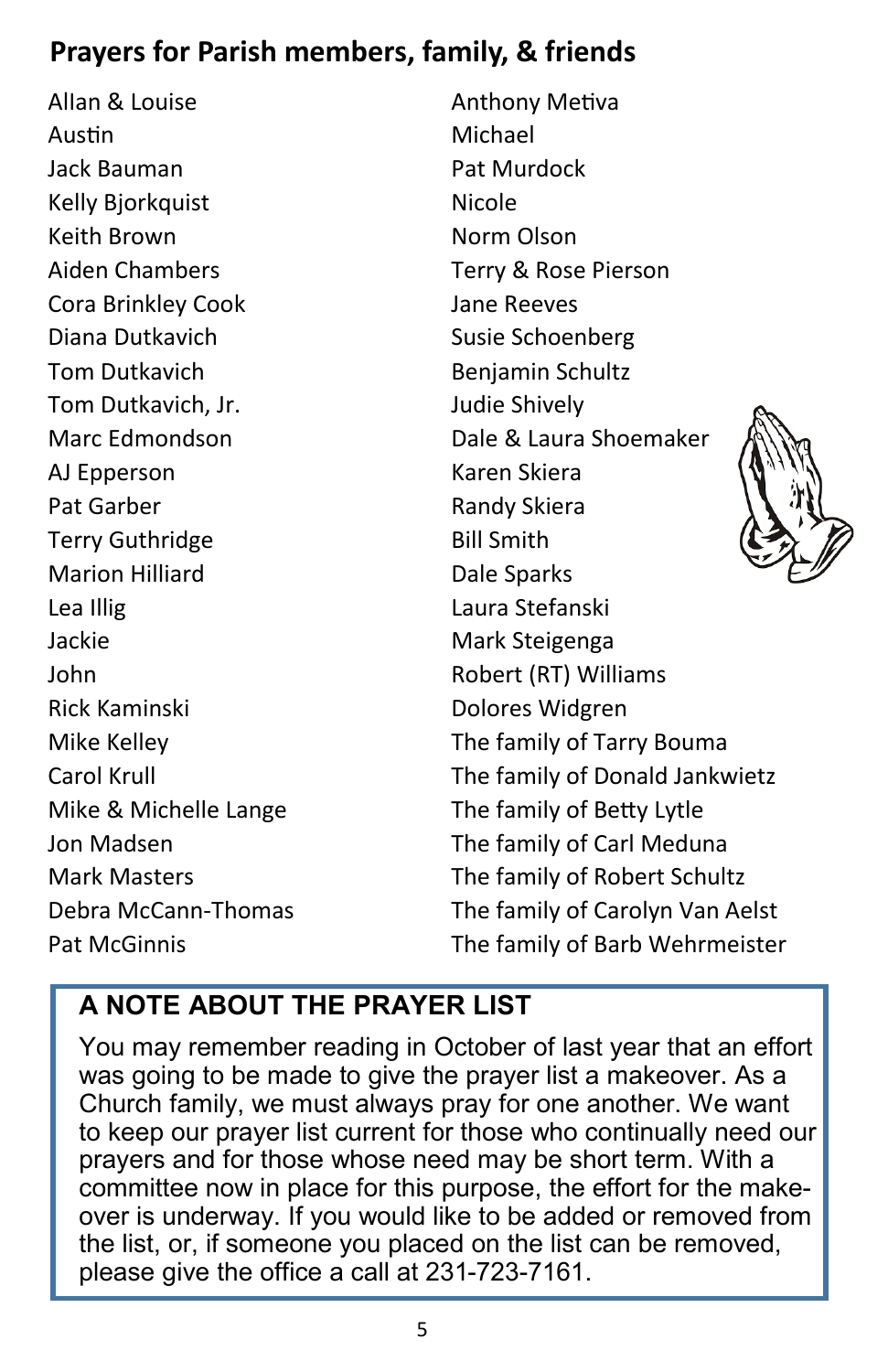# *Memorials were given in January to Good Shepherd in the names of:*

**Carl Meduna Donald Jankwietz Barbara Wehrrmeister**

### **THANK YOU NOTE**

Thank you, Pastor Greene for the beautiful memorial service for my husband, Carl. It was very comforting.

Thank you to my Good Shepherd family for the love, support, cards, and memorials. It meant so much to me. God bless you.

In Christian love,

Donna Meduna.

### **PARISH ALTAR GUILD SCHEDULE**

- February 5 & 6 Mary Gossett, Tarry Bouma
- February 12 & 13 Sharon Hayden, Missy Amor
	- February 19 & 20 Beth Schlinkert, Sharon Hayden
	- February 26 & 27 Sharon Hyden, Jean Schwerin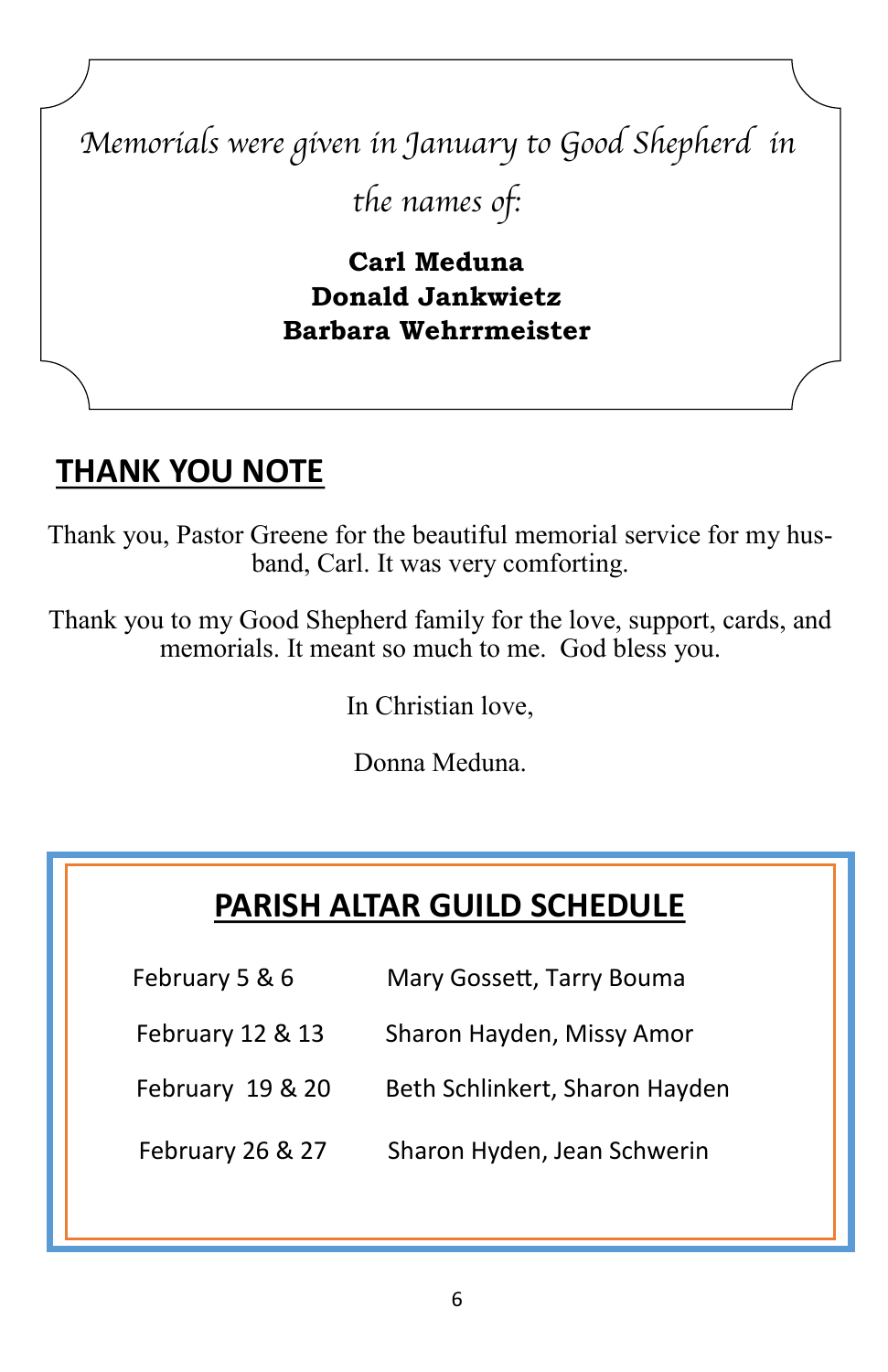### **PARISH BIRTHDAYS & ANNIVERSARIES**

#### **February Birthdays**

- 1 Ann Parker
- Grace Krentz
- Clarence Schultz
- John Hoch
- Debbie Solis
- Stephanie Linke
- Marilyn Zawacki
- 9 Damien McEntaffer
- Micheal Amor
- Donald Meister
- Dale Sparks
- John Yakimow



- Alice Axce
- Ava Rae Bladzik
- Sheila Wittmer
- Karen Skiera
- Chris Amor
- Spencer Linke
- Bruce Hansen
	- Lee Erdmann
	- Audrey Ann Amburgey



#### **February Anniversaries**

- 13 Donald & Jean Cameron
- 20 Don & Kay Meister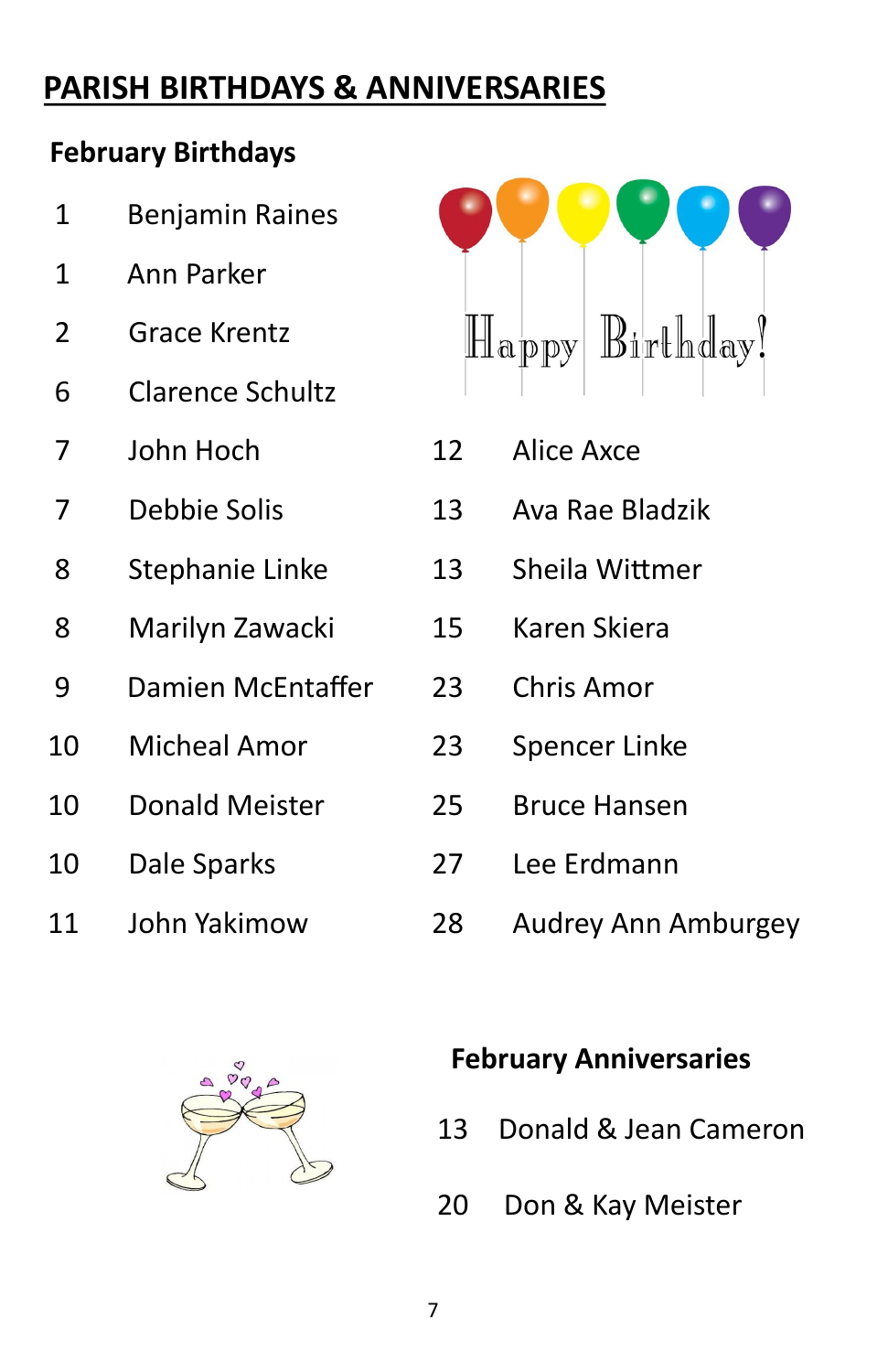#### Proposed Minutes of the Annual Meeting of the Congregation Sunday, January 23, 2022

1. Prayer Pr. Green led the attendees in prayer. Four attendees were virtual. (Ed/Ruth Peterson, Paul/Ginny Bosschem)

2. Call to Order Council: President, Jackie Harms, called the meeting to order at 11:38 AM, EST.

3. Approval of the Agenda: Motion made by Walt Siedelman to approve, second by Deb Hansen, MC

4. Approval of Minutes Annual Congregation Meeting, March 7, 2021 Action tabled. Walt will follow up Special Congregation Meeting for Elections, August 21 & 22, 2021 Motion made by Beth Schlinkert to accept, second by Sandra Zupin, MC

5. Election of Trustee to the Good Shepherd Living Memorial Endowment Fund: Motion by Gary Schlinkert to elect Terry Anderson as the Trustee to the Endowment Committee, second by Dawn Brown, MC

6. Election of delegates: Motion by Walt Siedelman to make the delegates a 2-year commitment with Tom and Micheal Amor fulfilling the second year of the two-year process. Second by Bruce Hansen, MC

7. Vote on amendments to the NALC Constitution: Motion by Tom Amor to approve the amendments to the NALC Constitution, second by Gary Schlinkert, MC.

8. Reports included in Annual Report

- a. President's Report
- b. Pastor's Report
- c. Committee Reports

Altar Guild

Bereavement

Finance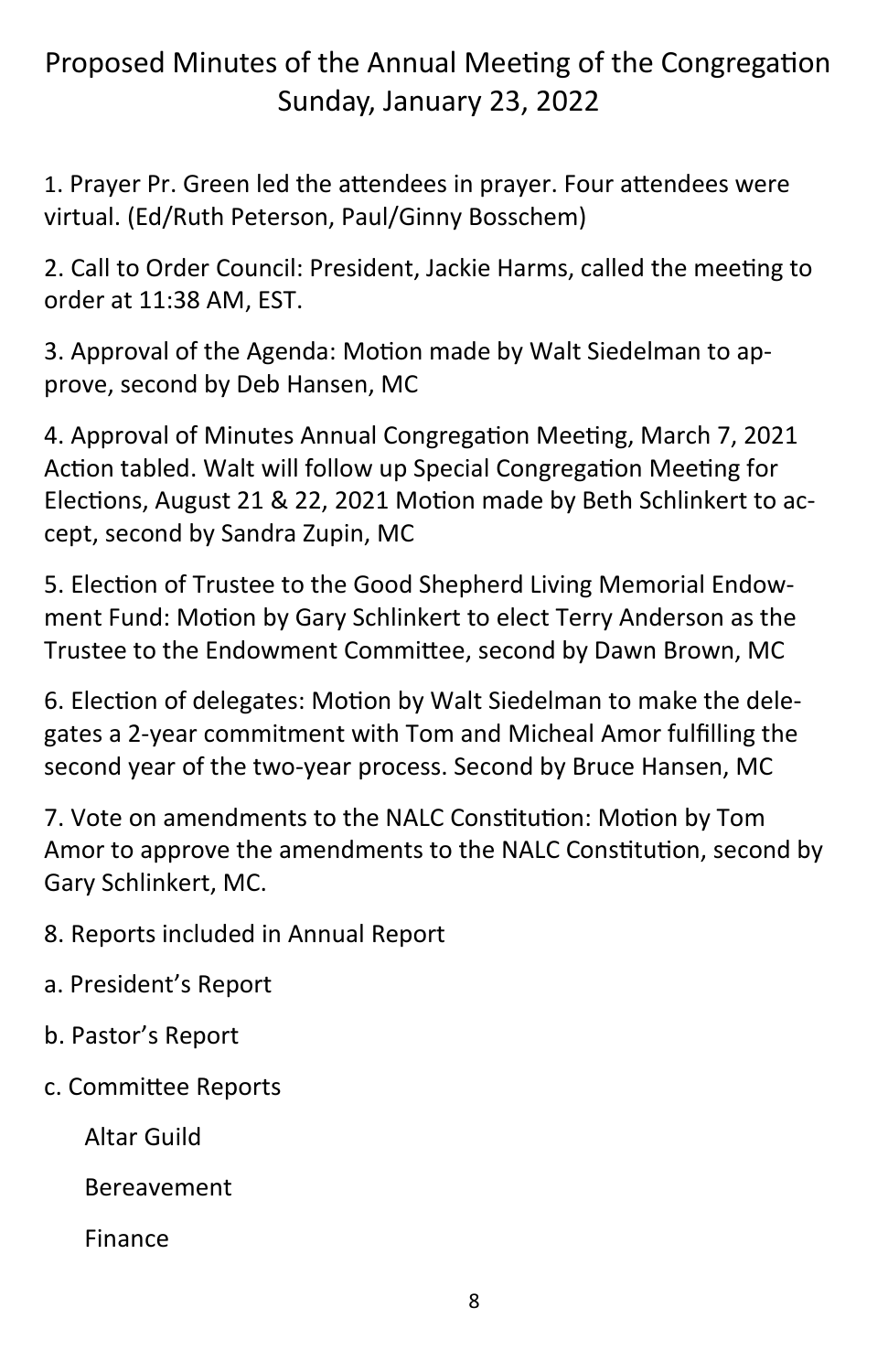Property: Property Committee Chair Dennis Mikula spoke to the congregation regarding the south parking lot on Cypress Street. The Church is paying for maintenance and it does not get used. Lea Illig made a motion which was amended by Tom Amor to give council permission to negotiate and sell the south parking lot property. Second by Bruce Hansen, MC

**Ouilters** 

Worship & Music

Youth

Good Shepherd Living Memorial Endowment Fund

Treasurer's Report

9. Proposed 2022 Budget: Motion by Walt Seidelman to approve the budget, second by Dennis Mikula, MC

10. Member Comments: Laurie Seidelman spoke with the attendees about the updated prayer list.

11. Acknowledgements: \*Ruth Skiera was acknowledged for her hard work on the budget. \*Many thanks to Pr. Greene for his guidance, leadership and hard work for our church. \*The Council Members and the Endowment Trustees for the donation to the Armory Youth Project \*Thanks to Linda Young for her efforts finding an organist and music director.

12. Lord's Prayer

13. Adjournment 12:00 PM

Respectfully submitted by Micheal Amor 1/24/22

### **A Note on Safe Harbor**

Although Good Shepherd no longer hosts Safe Harbor, the Church still supports Safe Harbor through Echo His Love.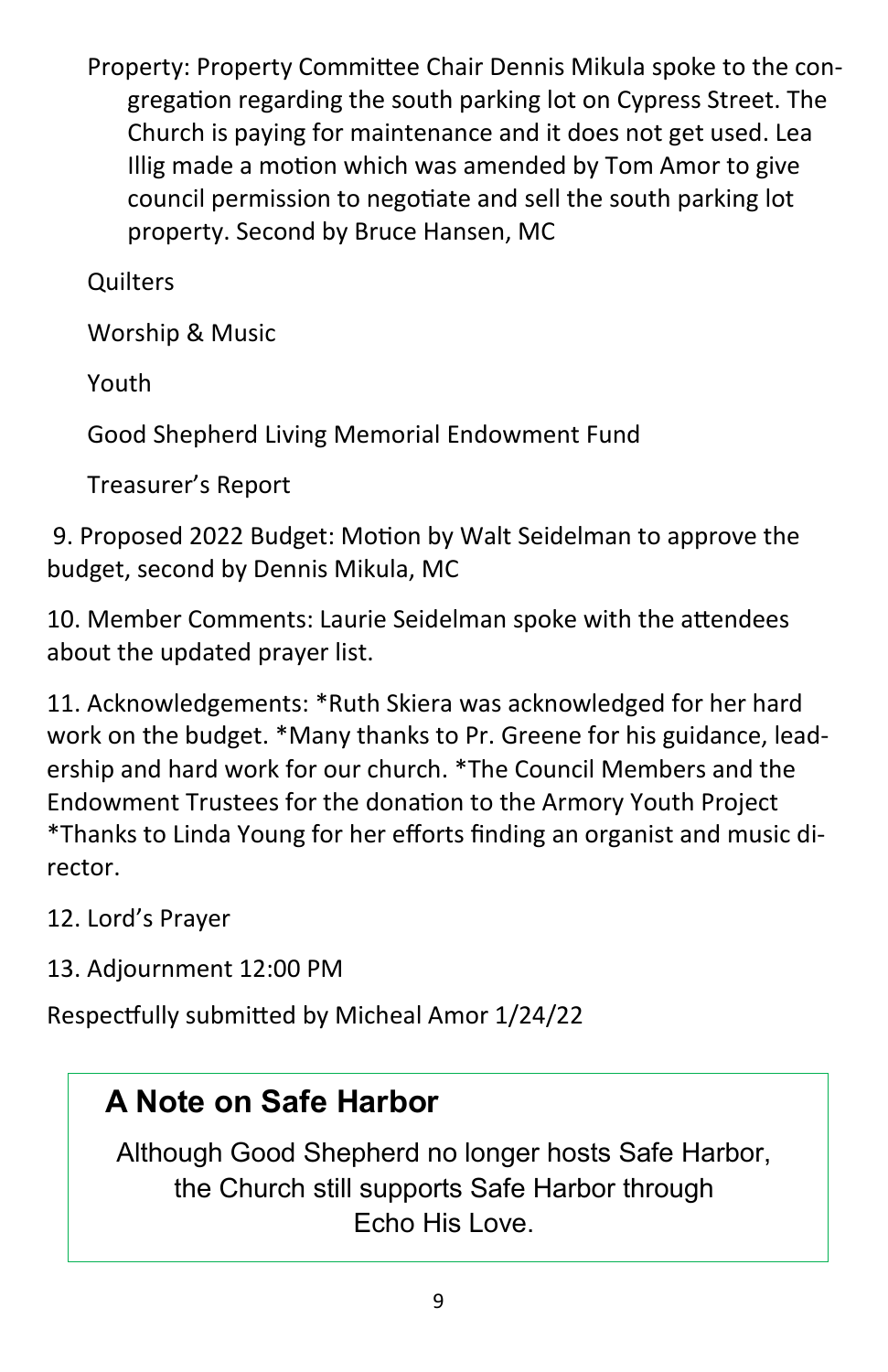### Good Shepherd Lutheran Church

#### **Minutes of Tuesday, December 30, 2021 Council Meeting**

*Approved 1/25/22* 

**Our Mission:** To be followers of Jesus Christ by sharing God's grace and forgiveness through our loving witness and service for all.

**Our Vision:** To be a congregation where God's grace and forgiveness are experienced, where all gather in love to serve the Lord, and where all witness to their faith in Jesus Christ.

Meeting called to order at 6:31 PM by Jackie Harms.

Present: Micheal Amor, Debbie Hansen, Ruth Skiera, Carol Loftis, Dennis Mikula, Pastor Jeffray Greene, Jackie Harms, Beth Schlinkert, Linda Young

Present via Zoom: Paul Bosschem

Absent: Walt Seidelman

Devotions/Prayer by Pastor Greene.

- Motion by Beth Schlinkert to approve the agenda with the addition of "Stewardship" to "Old Business." Second by Debbie Hansen. Motion carried.
- Motion by Missy Amor to approve the proposed minutes of November 30, 2021 Council meeting. Second by Dennis Mikula. Motion Carried.

Financial Matters

- Motion by Dennis Mikula to approve the Treasurer's Report. Second by Missy Amor. Motion carried.
- Carl Loftis motioned to pay the bills. Second by Debbie Hansen. Motion Carried.
- Motion by Missy Amor to approve the Proposed Budget for 2022. Second by Dennis Mikula. Motion carried.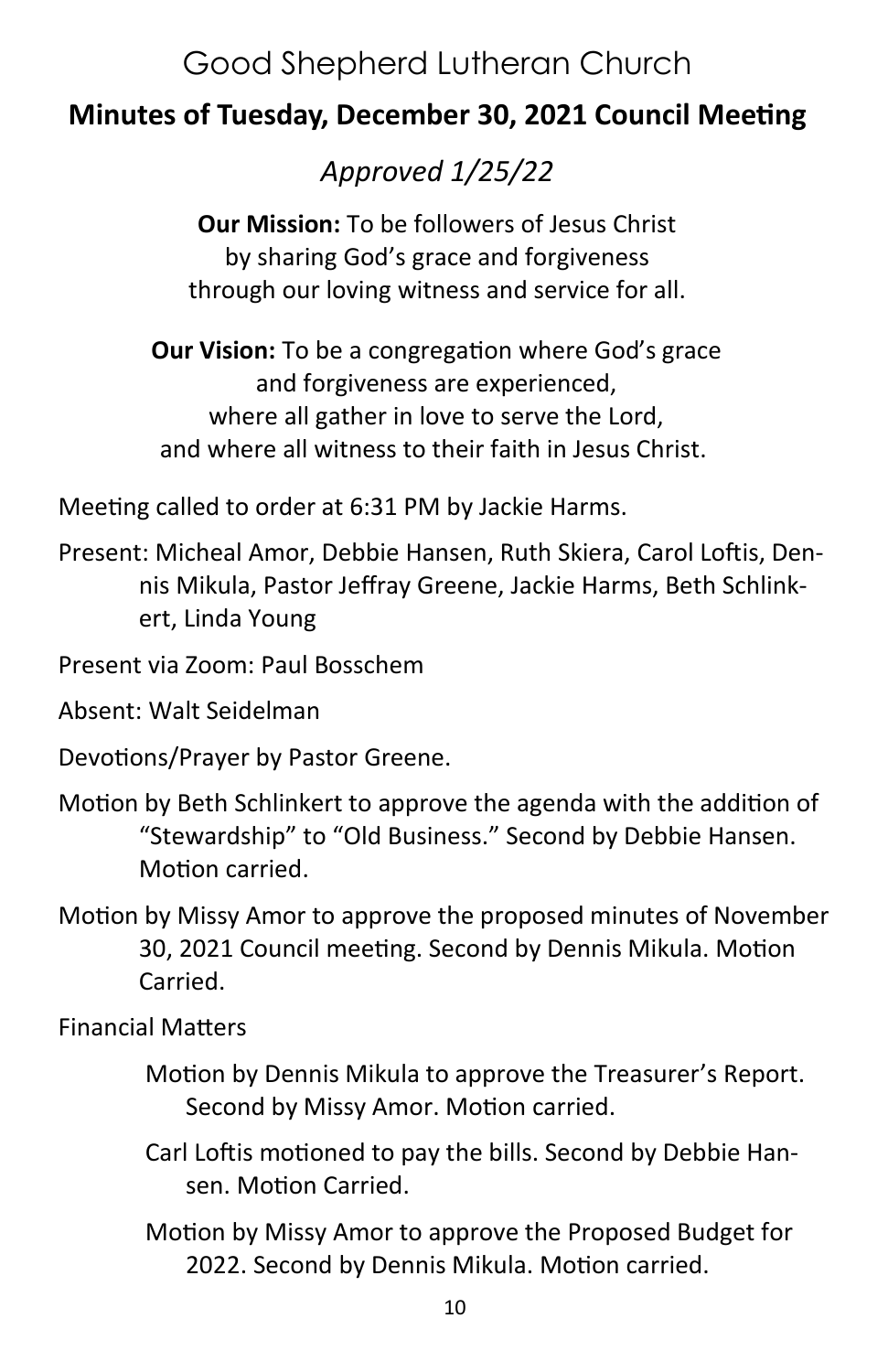Pastor's Report

Reports of the Committees

Finance Committee did not have a quorum at last night's meeting.

Reports of Special Committees, Task Groups, Boards, Organizations, and Auxiliaries

> Personnel Committee for the task of hiring an organist had nothing to report.

Old Business

Carl Loftis, Bob Wurstner, and Missy Amor will be on the Stewardship Committee.

New Business

It was decided to resume "Team Jesus" at the services this weekend. The first recipient of the loose offerings will be the North American Lutheran Seminary (NALS). Offerings for the NALS will be collected until May, 2020.

Communications & Public Comments

"Thank You" notes from the Armory Youth Project, Echo His Love, Lighthouse Pregnancy Center,

Adjournment

### **SHEP'S CUPBOARD**

It's a little bare! Please help to fill it up again by donating shelfstable foods like canned fruit, canned vegetables, canned beans, canned soup, canned fish, pasta, pasta sauce, rice, peanut butter, and other easily prepared foods.

Shep thanks you!